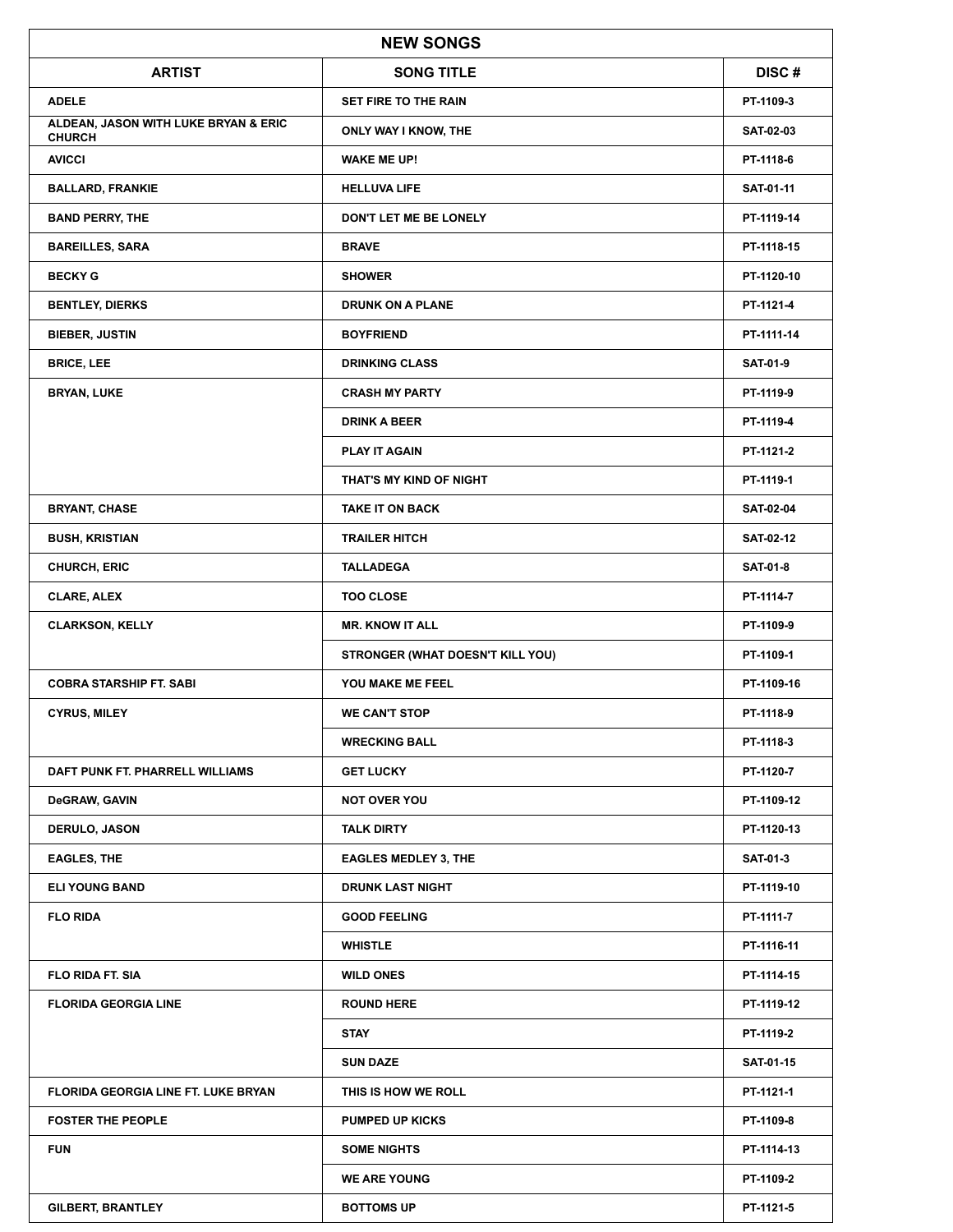| <b>NEW SONGS</b>                                            |                                   |                  |  |  |
|-------------------------------------------------------------|-----------------------------------|------------------|--|--|
| <b>ARTIST</b>                                               | <b>SONG TITLE</b>                 | DISC#            |  |  |
| GILBERT, BRANTLEY FT. JUSTIN MOORE &<br><b>THOMAS RHETT</b> | <b>SMALL TOWN THROWDOWN</b>       | <b>SAT-02-06</b> |  |  |
| <b>GOMEZ, SELENA</b>                                        | LOVE YOU LIKE A LOVE SONG         | PT-1109-13       |  |  |
| <b>GOULDING, ELLIE</b>                                      | <b>BURN</b>                       | PT-1118-7        |  |  |
|                                                             | <b>LIGHTS</b>                     | PT-1111-8        |  |  |
| <b>GRANDE, ARIANA FT. IGGY AZALEA</b>                       | <b>PROBLEM</b>                    | PT-1120-4        |  |  |
| <b>GRANDE, ARIANA FT. MAC MILLER</b>                        | WAY, THE                          | PT-1116-4        |  |  |
| <b>GREAT BIG WORLD, A &amp; CHRISTINA AGUILERA</b>          | <b>SAY SOMETHING</b>              | PT-1118-14       |  |  |
| GUETTA, DAVID FT. NICKI MINAJ                               | <b>TURN ME ON</b>                 | PT-1111-6        |  |  |
| <b>GUETTA, DAVID FT. SIA</b>                                | <b>TITANIUM</b>                   | PT-1116-8        |  |  |
| <b>GUETTA, DAVID FT. USHER</b>                              | <b>WITHOUT YOU</b>                | PT-1109-6        |  |  |
| GYM CLASS HEROES FT. ADAM LEVINE                            | <b>STEREO HEARTS</b>              | PT-1111-3        |  |  |
| <b>HAYES, HUNTER</b>                                        | <b>I WANT CRAZY</b>               | PT-1121-13       |  |  |
| <b>HOUSER, RANDY</b>                                        | <b>RUNNIN' OUTTA MOONLIGHT</b>    | PT-1119-7        |  |  |
| <b>IMAGINE DRAGONS</b>                                      | <b>DEMONS</b>                     | PT-1120-11       |  |  |
|                                                             | <b>IT'S TIME</b>                  | PT-1116-15       |  |  |
|                                                             | <b>RADIOACTIVE</b>                | PT-1118-4        |  |  |
| <b>JEPSEN, CARLY RAE</b>                                    | <b>CALL ME MAYBE</b>              | PT-1109-5        |  |  |
|                                                             | <b>THIS KISS</b>                  | PT-1114-14       |  |  |
| <b>JESSIE J</b>                                             | <b>DOMINO</b>                     | PT-1111-4        |  |  |
| <b>KARMIN</b>                                               | <b>BROKENHEARTED</b>              | PT-1111-13       |  |  |
| <b>KE\$HA</b>                                               | <b>DIE YOUNG</b>                  | PT-1116-10       |  |  |
| <b>KEITH, TOBY</b>                                          | <b>DRINKS AFTER WORK</b>          | SAT-02-11        |  |  |
|                                                             | <b>DRUNK AMERICANS</b>            | <b>SAT-01-2</b>  |  |  |
| <b>KENDRICK, ANNA</b>                                       | <b>CUPS (WHEN I'M GONE)</b>       | PT-1116-14       |  |  |
| <b>KEYS, ALICIA</b>                                         | <b>GIRL ON FIRE</b>               | PT-1114-8        |  |  |
| <b>LADY ANTEBELLUM</b>                                      | <b>FREESTYLE</b>                  | <b>SAT-01-10</b> |  |  |
| <b>LADY GAGA</b>                                            | <b>APPLAUSE</b>                   | PT-1118-11       |  |  |
|                                                             | YOU AND I                         | PT-1109-11       |  |  |
| <b>LAMBERT, MIRANDA &amp; KEITH URBAN</b>                   | <b>WE WERE US</b>                 | PT-1119-3        |  |  |
| <b>LAVIGNE, AVRIL</b>                                       | <b>HERE'S TO NEVER GROWING UP</b> | PT-1116-16       |  |  |
| <b>LEGEND, JOHN</b>                                         | ALL OF ME                         | PT-1120-5        |  |  |
| <b>LITTLE BIG TOWN</b>                                      | <b>DAY DRINKING</b>               | <b>SAT-01-1</b>  |  |  |
| LLOYD, CHER                                                 | <b>WANT U BACK</b>                | PT-1114-12       |  |  |
| <b>LMFAO</b>                                                | SEXY AND I KNOW IT                | PT-1109-10       |  |  |
| <b>LORDE</b>                                                | <b>ROYALS</b>                     | PT-1120-2        |  |  |
|                                                             | <b>TEAM</b>                       | PT-1120-12       |  |  |
| <b>LOVATO, DEMI</b>                                         | <b>GIVE YOUR HEART A BREAK</b>    | PT-1111-16       |  |  |
|                                                             | <b>HEART ATTACK</b>               | PT-1114-16       |  |  |
| <b>MACKLEMORE &amp; RYAN LEWIS</b>                          | <b>CAN'T HOLD US</b>              | PT-1116-5        |  |  |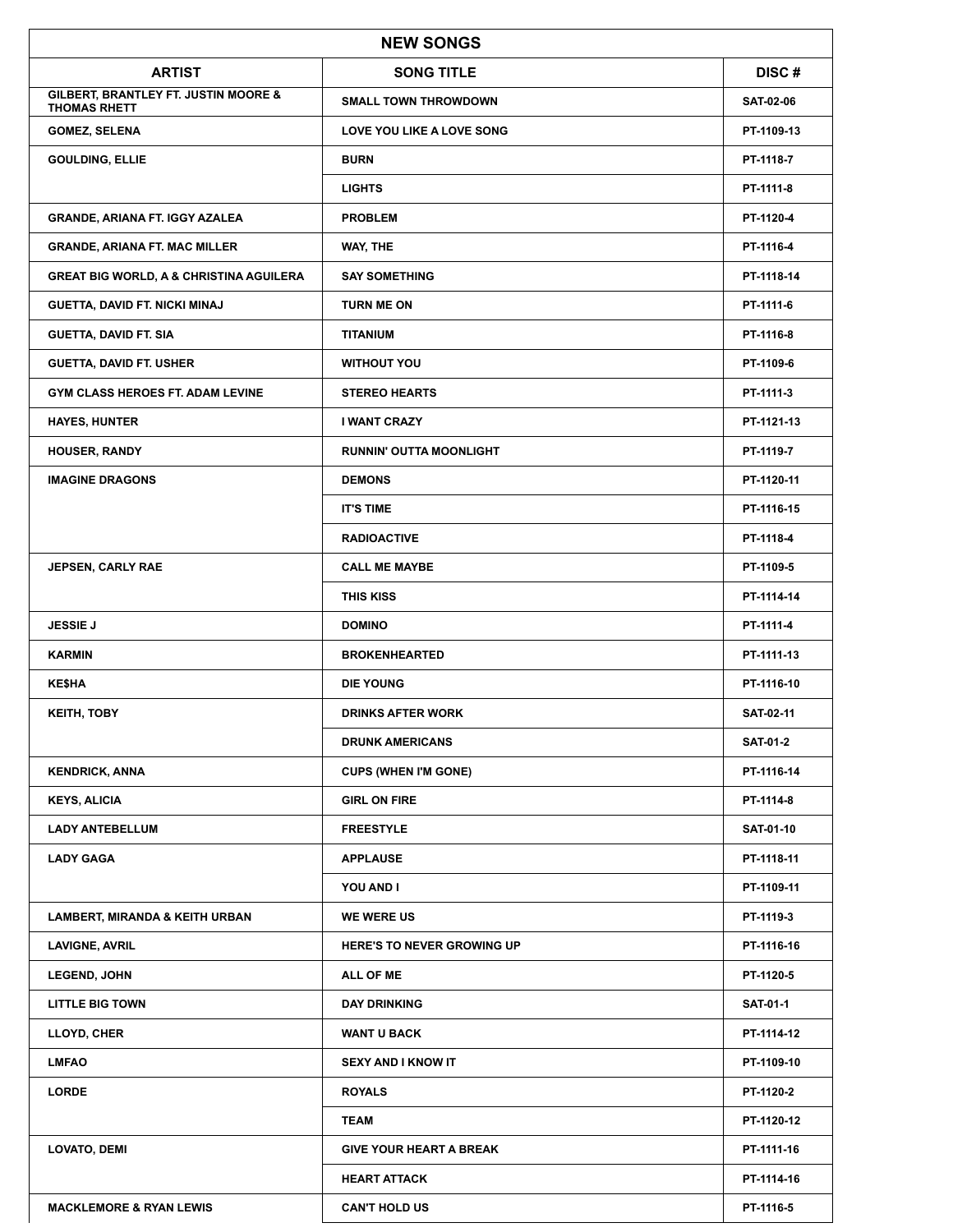| <b>NEW SONGS</b>                       |                                               |                  |  |  |
|----------------------------------------|-----------------------------------------------|------------------|--|--|
| <b>ARTIST</b>                          | <b>SONG TITLE</b>                             | DISC#            |  |  |
|                                        | <b>THRIFT SHOP</b>                            | PT-1116-1        |  |  |
| <b>MADDIE AND TAE</b>                  | <b>GIRL IN A COUNTRY SONG</b>                 | <b>SAT-01-5</b>  |  |  |
| <b>MAGIC!</b>                          | <b>RUDE</b>                                   | PT-1120-3        |  |  |
| <b>MAROON 5</b>                        | <b>LOVE SOMEBODY</b>                          | PT-1118-16       |  |  |
|                                        | <b>ONE MORE NIGHT</b>                         | PT-1116-3        |  |  |
|                                        | <b>PAYPHONE</b>                               | PT-1111-10       |  |  |
| <b>MAROON 5 FT. CHRISTINA AGUILERA</b> | <b>MOVES LIKE JAGGER</b>                      | PT-1111-1        |  |  |
| <b>MARS, BRUNO</b>                     | IT WILL RAIN                                  | PT-1109-14       |  |  |
|                                        | <b>LOCKED OUT OF HEAVEN</b>                   | PT-1114-1        |  |  |
|                                        | <b>TREASURE</b>                               | PT-1118-12       |  |  |
|                                        | <b>WHEN I WAS YOUR MAN</b>                    | PT-1116-9        |  |  |
| <b>McCREERY, SCOTTY</b>                | <b>SEE YOU TONIGHT</b>                        | PT-1121-7        |  |  |
| <b>McGRAW, TIM</b>                     | <b>SHOTGUN RIDER</b>                          | <b>SAT-01-14</b> |  |  |
|                                        | <b>SOUTHERN GIRL</b>                          | PT-1119-15       |  |  |
| MENZEL, IDINA & MICHAEL BUBLE          | BABY, IT'S COLD OUTSIDE (MALE VOCAL PROVIDED) | <b>SAT-02-08</b> |  |  |
| <b>MERCOURI, MELINA</b>                | <b>NEVER ON SUNDAY (IN ENGLISH)</b>           | <b>SAT-02-07</b> |  |  |
| <b>MICHAELSON, INGRID</b>              | <b>GIRLS CHASE BOYS</b>                       | PT-1120-14       |  |  |
| <b>MINAJ, NICKI</b>                    | <b>STARSHIPS</b>                              | PT-1111-11       |  |  |
|                                        | <b>SUPER BASS</b>                             | PT-1109-7        |  |  |
| <b>MOORE, JASON</b>                    | <b>BAIT A HOOK</b>                            | <b>SAT-02-05</b> |  |  |
| <b>MUSGRAVES, KACEY</b>                | <b>FOLLOW YOUR ARROW</b>                      | PT-1119-16       |  |  |
|                                        | <b>KEEP IT TO YOURSELF</b>                    | PT-1121-16       |  |  |
| <b>NAIL, DAVID</b>                     | <b>WHATEVER SHE'S GOT</b>                     | PT-1121-10       |  |  |
| <b>NEON TREES</b>                      | <b>EVERYBODY TALKS</b>                        | PT-1114-9        |  |  |
| <b>NICO &amp; VINZ</b>                 | <b>AM I WRONG</b>                             | PT-1120-9        |  |  |
| NIEMANN, JERROD                        | DRINK TO THAT ALL NIGHT                       | PT-1121-9        |  |  |
| <b>ONE DIRECTION</b>                   | <b>LITTLE THINGS</b>                          | PT-1114-11       |  |  |
|                                        | <b>WHAT MAKES YOU BEAUTIFUL</b>               | PT-1111-5        |  |  |
| <b>ONE REPUBLIC</b>                    | <b>COUNTING STARS</b>                         | PT-1118-10       |  |  |
|                                        | <b>LOVE RUNS OUT</b>                          | PT-1120-15       |  |  |
| OWEN, JAKE                             | YEE HAW                                       | <b>SAT-01-6</b>  |  |  |
| PERRI, CHRISTINA                       | <b>HUMAN</b>                                  | PT-1120-8        |  |  |
| PERRY, KATY                            | <b>DARK HORSE</b>                             | PT-1118-5        |  |  |
|                                        | ONE THAT GOT AWAY, THE                        | PT-1111-9        |  |  |
|                                        | <b>PART OF ME</b>                             | PT-1111-2        |  |  |
|                                        | <b>ROAR</b>                                   | PT-1118-1        |  |  |
|                                        | <b>WIDE AWAKE</b>                             | PT-1111-15       |  |  |
| PHILLIPS, PHILLIP                      | <b>HOME</b>                                   | PT-1114-3        |  |  |
| <b>PINK</b>                            | <b>BLOW ME ONE LAST KISS</b>                  | PT-1114-4        |  |  |